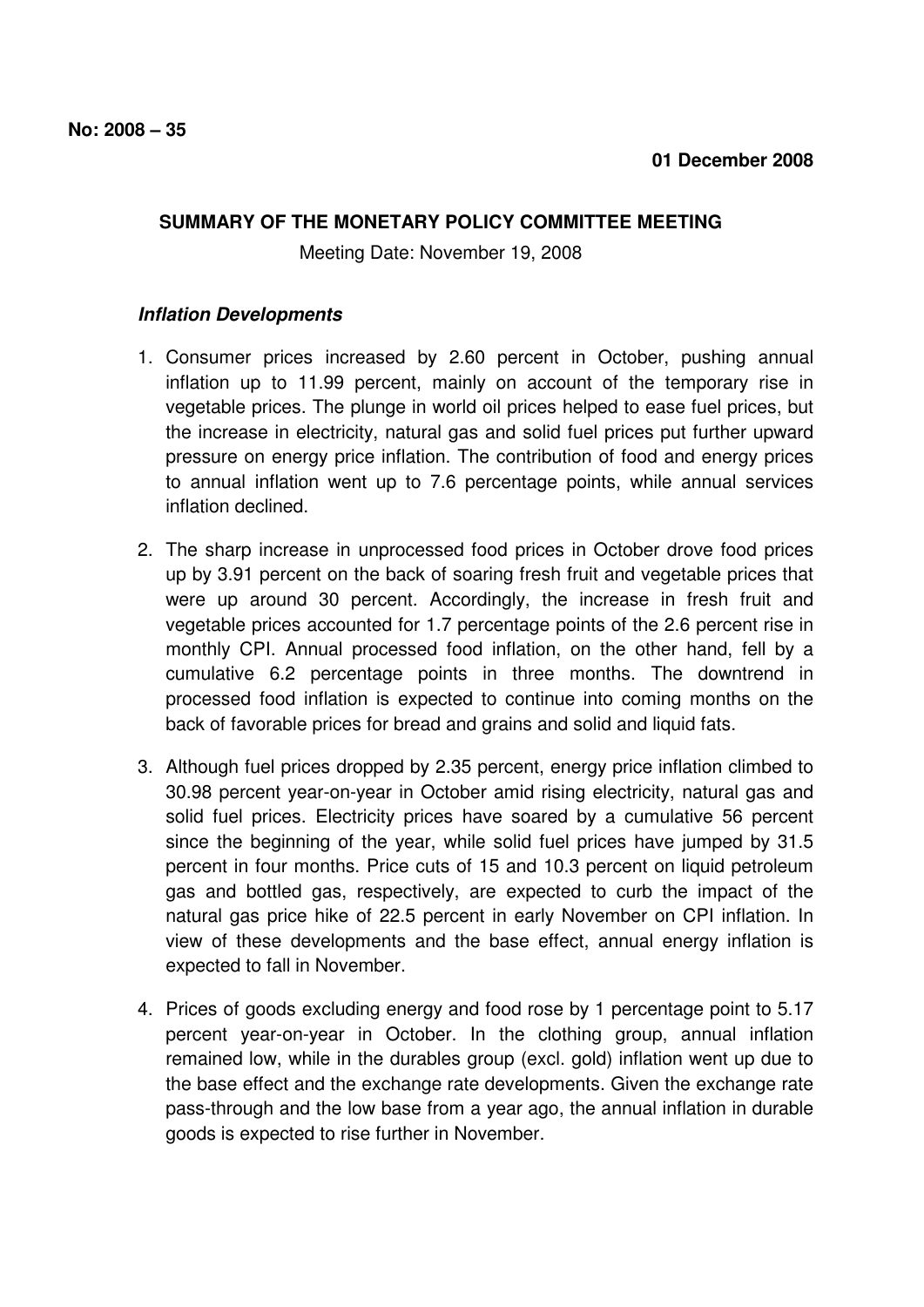5. Annual inflation in services, which had been on the rise since March, moderated in October with the easing supply shocks and the weakening of domestic demand. Accordingly, annual services inflation was down by 0.5 percentage points to 10.97 percent in October. In fact, inflation in all services categories declined in October. Recently, seasonally adjusted core inflation indicators also point to a slowdown in underlying inflation.

## **Factors Affecting Inflation**

- 6. The adverse impact of the global financial crisis on the Turkish economy has become more visible. Recent information points to a pronounced slowdown in domestic economic activity. Industrial production fell by 5.5 percent in September from a year earlier. Third quarter industrial production dropped by 2.1 percent in annual terms and 3.5 percent quarter-on-quarter in seasonally adjusted terms. This outcome was mainly driven by the decline in the activities of export-oriented industries.
- 7. Leading indicators suggest that industrial production will continue to weaken in the fourth quarter. In October, the capacity utilization in manufacturing industry fell to 76.7 percent, down by 6.4 percentage points from a year ago. Similarly, the Business Tendency Survey in October showed that new orders in the manufacturing industry for the next three months and expected production have declined sharply.
- 8. After having remained flat in the third quarter, private consumption spending will fall markedly in the fourth quarter, as suggested by recent indicators. Domestic sales of automobiles dropped in October while consumer loans fell in real terms from a month ago. In addition, expectations for domestic sales in the next three months have fallen remarkably, and consumer confidence indices displayed a sharp decline on the back of global economic concerns.
- 9. Leading indicators suggest that the investment spending continued to slow down in the third quarter. In seasonally adjusted terms, both production and imports in the machinery-equipment industry and the electric machinery and appliances industry fell in the third quarter. Likewise, domestic sales of heavy commercial vehicles continued to decline in October. Imports of capital goods, on the other hand, grew at a modest pace in the third quarter on a seasonally adjusted basis. Yet, the recent depreciation in domestic currency will likely to curb the investment demand in the fourth quarter. Meanwhile, medium term investment sentiment of the industrial sector continued to weaken, as suggested by the results of October's Business Tendency Survey. In view of these developments, private investment spending on machinery-equipment is expected to weaken further in the third and fourth quarters. Besides, recent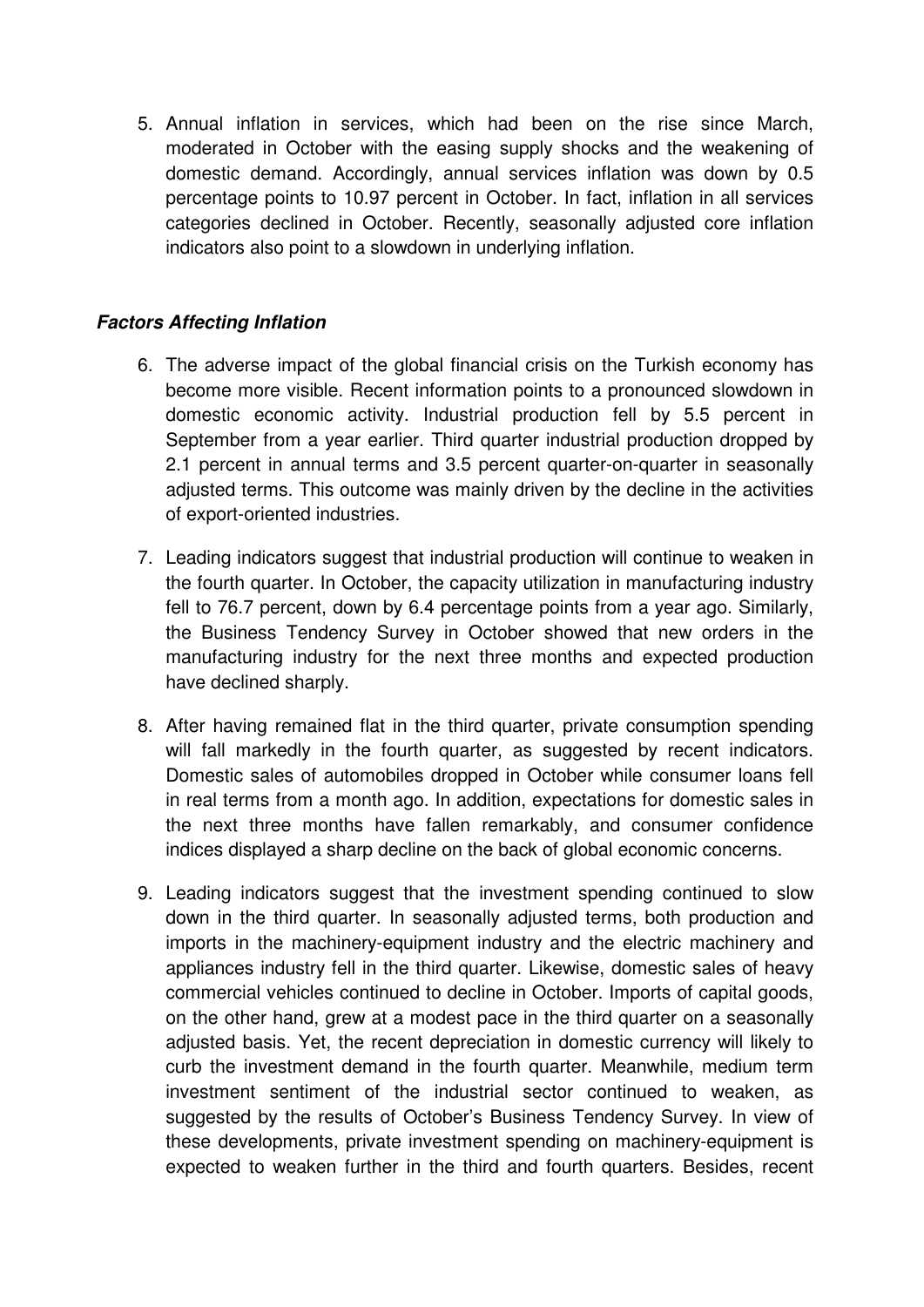indicators also point to a marked decline in construction activities in the second half of the year.

- 10. Due to the sharp global economic downturn, Turkey's export market share has fallen markedly. Exports displayed a year-on-year fall by 3.1 percent in September. Although the increased share of exports to non-EU and US countries signals a potential for market expansion, Turkey's export performance in the near term is likely to be weaker compared to previous years. Given the expectations for export orders in the coming three months and rates of capacity utilization in export-oriented industries in October, export volume is expected to fall in the final quarter. Moreover, the softening in domestic demand and the depreciation of the YTL will lead to a marked slowdown in imports in the fourth quarter. Overall, imports are expected to decline at a slightly faster pace than exports, which will lead to a positive contribution from net exports to GDP growth.
- 11. In sum, recent readings indicate that the economic activity continued to weaken in the third quarter. Due to tighter credit conditions and the deterioration in consumer and investor confidence, domestic demand will continue to fall in the fourth quarter. Accordingly, aggregate demand conditions will increasingly support disinflation.

## **Monetary Policy and Risks**

- 12. The meeting focused on the developments since the publication of the October Inflation Report. The Committee stated that ongoing problems in international credit markets and the global economy would continue to restrain both domestic and external demand for an extended period
- 13. The Committee members expect the pass-through from exchange rates to domestic inflation to remain low in the current period compared to the past episodes. The Inflation Report involved no major revision in the medium term inflation forecasts, as the impact of the pass-through from the exchange rate depreciation to inflation was expected to be largely offset by the favorable food and energy prices and the weakening demand. Recently, weaker-thanexpected economic activity has reinforced the Committee's view that the passthrough would remain muted.
- 14. The Committee has reiterated that the sharp decline in oil and other commodity prices would have a favorable impact on disinflation. Recently, import prices have been easing due to ongoing weakness in global economic activity. Therefore, domestic prices of imported goods are not expected to display a significant rise, notwithstanding the depreciation in the nominal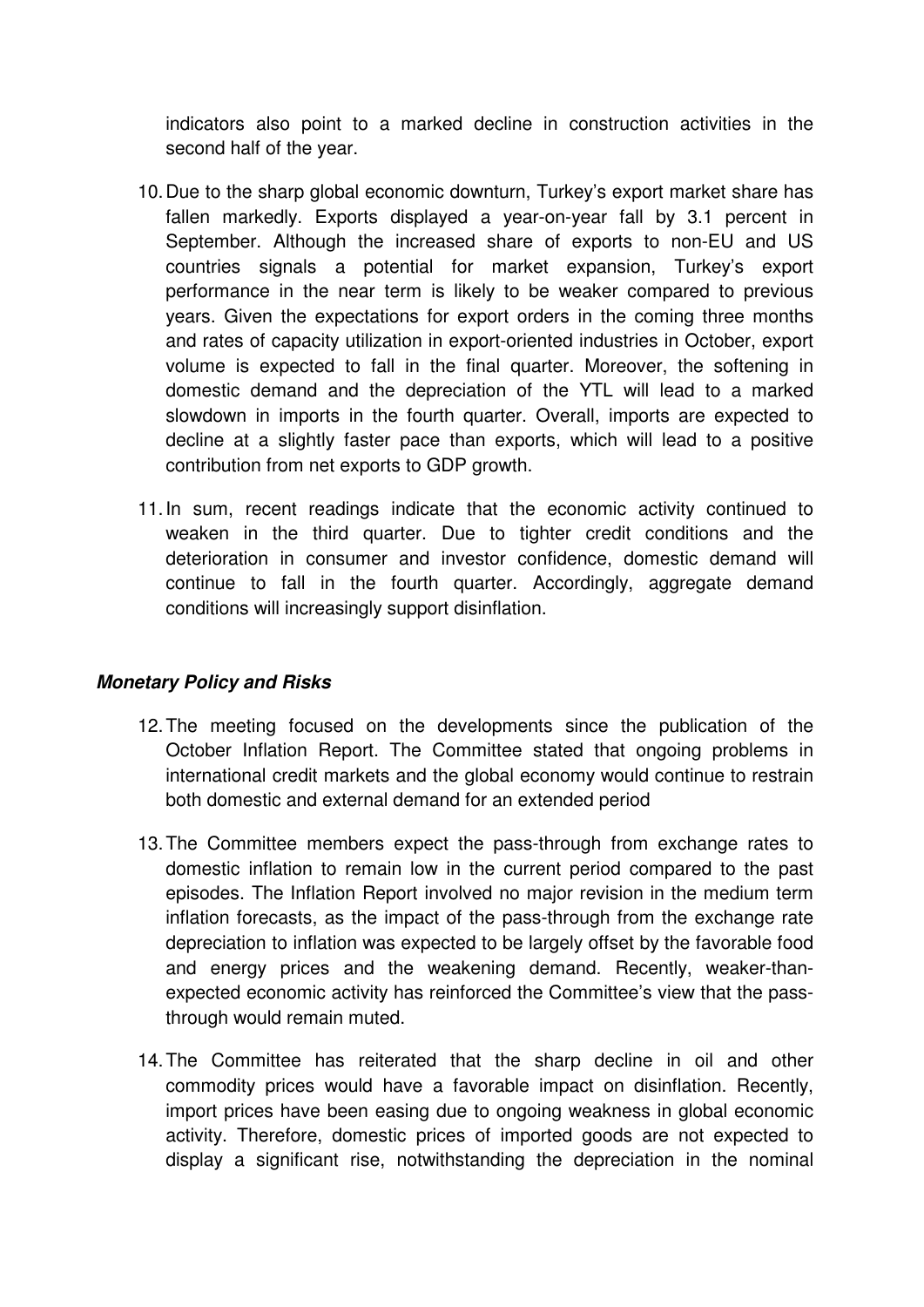exchange rate. This should be another factor limiting the exchange rate passthrough.

- 15. In sum, considering the recent data, the Committee has judged that inflation would display a more rapid fall than envisaged before. The Committee members have stated that although some pass-through from exchange rates to certain core inflation measures is unavoidable, this should be seen as a change in relative prices rather than a rise in underlying inflation. Given that medium term inflation outlook is mainly driven by supply and demand conditions, inflation should trend downwards in the forthcoming period.
- 16. The Committee underscored the need to remain cautious in monetary policy decisions to ensure a sustained fall in inflation. On the other hand, the Committee members have indicated that recently domestic financial conditions have been tighter than required by the current stance of monetary policy, owing mainly to the intensification of global financial crisis. In this context, it was stated that a measured rate cut would partially offset the extra tightening in monetary conditions.
- 17. Based on these assessments, the Committee has decided to lower the borrowing rates by 50 basis points. Moreover, the margin between the lending and borrowing rates was reduced by a further 50 basis points in order to contain the potential volatility in short term interest rates.
- 18. The Committee has underscored the importance of maintaining the smooth functioning of the financial system and the efficiency of credit markets, and has thus decided to implement additional measures regarding the foreign exchange liquidity. As a lender of last resort, the Central Bank has at its disposal the tools necessary to manage the Turkish Lira liquidity directly, and therefore is able to supply the required liquidity to support the smooth functioning of financial and credit markets. Foreign exchange liquidity conditions, on the other hand, are largely determined by global factors. Accordingly, considering the existing level of uncertainty in the global economy, the Committee members have underlined the importance of utilizing the foreign exchange reserves primarily to support the foreign exchange liquidity of the banking system, in line with the plan announced on October the  $30^{\sf th}$ .
- 19. Central Bank will continue to take the necessary measures to contain the adverse effects of the global financial turmoil on the domestic economy, provided that they do not conflict with the price stability objective. Future policy decisions will largely depend on the developments in global markets and their reflections on the domestic economy. It should be emphasized that monetary policy needs to remain flexible, and sensitive to new data and developments.